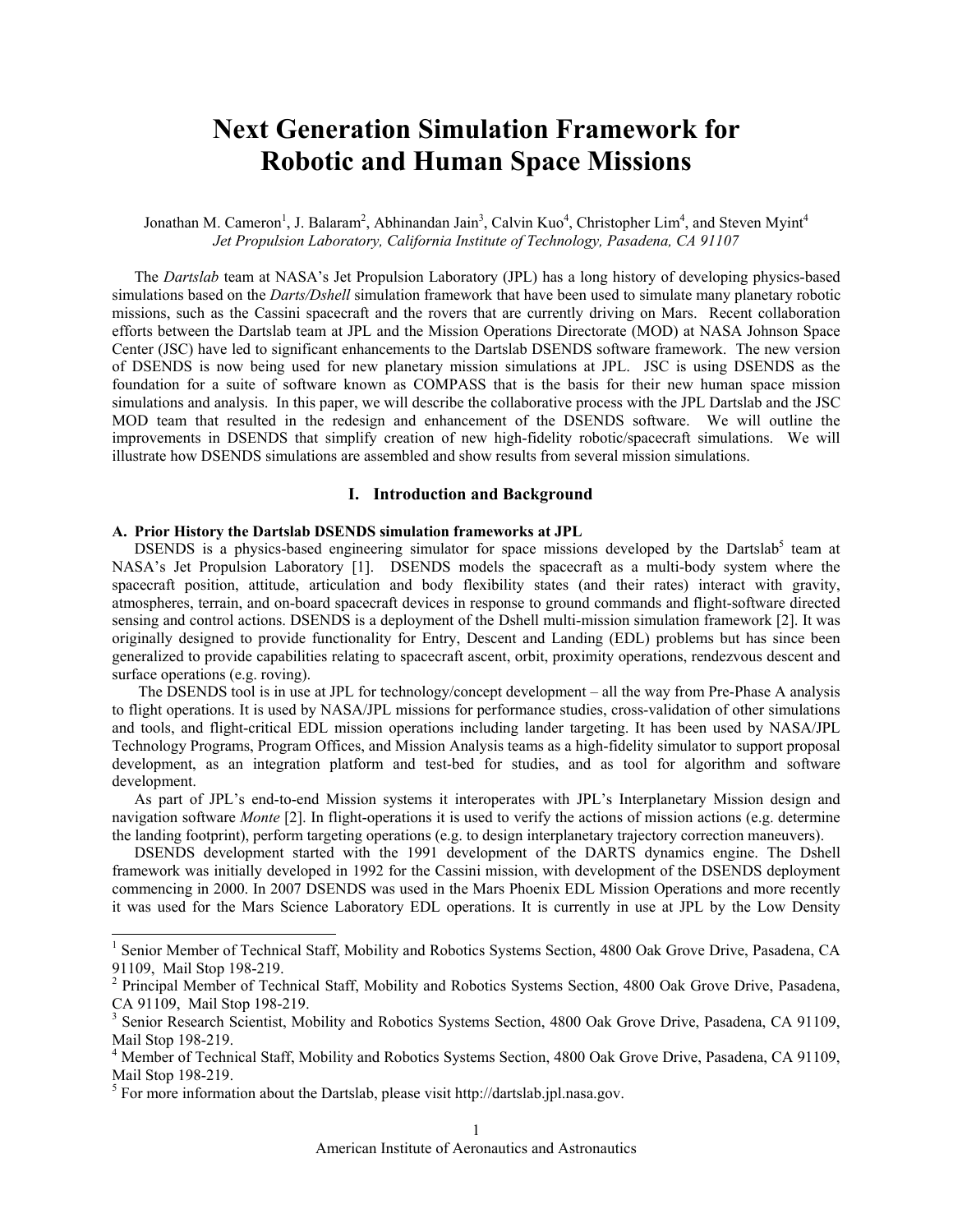Supersonic Decelerator (LDSD) project for design of their integrated test campaign. It has also been selected by JSC-MOD as the basis for their next generation flight dynamics tool for all ascent, descent, orbit, proximityoperations, and rendezvous simulations.

To users, DSENDS provides a modern scripting language (Python) to enable data-driven building of applications at run-time, easy configuration setup & initialization, and automated testing. The underlying Dshell framework heavily leverages various Open Source software resources. High computational performance is achieved using C++ implementations of module functions and fast algorithms, with auto-generation of the hooks from the C++ level to Python. Visualization and introspection tool configurations are dynamically generated from the simulation configuration.

# **B. Motivation for improvements to the DSENDS framework**

Due to the production nature of the first users of DSENDS, the software package delivered to them was fairly stable and static. Changes were typically due to bug fixes and mission-specific enhancements or models. In the meantime, the Dartslab team had improved the simulation framework software, including enhancements to multibody modeling (Ndarts [3], [4]), 3D visualization (using Ogre [6]), very large scale terrain modeling (SimScape [6]). Having to maintain an older version of the software while active development is going on the latest version is inefficient and error-prone. A path forward that would allow the DSENDS user base to migrate to a current version of the software was needed.

When the JSC Missions Operations Directorate team approached us, they needed a new simulation framework. With the retirement of the Space Shuttle, the MOD team was transitioning into a dynamic role of supporting various vehicles with rapidly changing missions. This required agile new simulation tools that are adaptable to a wide range of human space flight missions. The JSC MOD Flight Dynamics team evaluated a variety of options and completed a 6-DOF simulation benchmarking effort, and determined that DSENDS "offers the most capable and flexible simulation path for the division".

In the process of training the JSC MOD team in the use of latest version of DSENDS, it became apparent that there were some parts of DSENDS that needed improvements for their use cases. For instance, DSENDS could only support one spacecraft at a time. This led to a collaborative effort to refactor and improve DSENDS.

# **C. Collaborative development**

In order to collaboratively develop a new version of DSENDS, in 2011 we formed a joint JPL-JSC development partnership led by JPL (although most of the development team was from the JSC MOD). Our goal was to refactor much of the simulation software underlying DSENDS so that it would meet the needs of both the JPL and the JSC MOD teams. The primary focus was on creating a new module "DshellCommon" that constitutes a complete rewrite of the corresponding functionality of the previous version of DSENDS. There were also extensive changes to the underlying software to incorporate the framework enhancements outlined in the previous section, as well as changes to increase the usefulness, usability, and robustness of the software.

Our development team used Agile methodologies [7] including Scrum principles [8] to define short-term incremental releases on a two-to-three week development cycle. Each cycle typically involved a review of the prior DSENDS functionality and code, planning of how to adapt or rewrite the code, implementing the desired re-coding, and writing relating regression tests.

Due to inter-center complications of sharing a software repository, the team in each center maintained a separate software repository (using subversion). The JPL team took responsibility for merging changes from both sides based on JPL-JSC team discussions and consensus building, and committing the changes to both software repositories. Most of the software evolution took place in the DshellCommon module. The JPL team made sure that all changes worked in the JSC environment and the JPL environment (which was evolving independently of the JSC environment). Every several months, the JPL team put together a consolidated package of all the modules and provided it to JSC as a new baseline package. This prevented divergence of the code base over time.

We also conducted a face-to-face Technical Interchange Meeting (TIM) once every 6 months to discuss progress in the software development, talk about technical issues, and plan development strategy for the coming months.

This collaborative process has worked extremely well and has produced a new very useful and high-quality version of DSENDS. The new version of DSENDS was derived from earlier versions of DSENDS but is essentially a new implementation that supports a wide range of spacecraft and mission related scenarios. Not only is the JSC MOD team using the new DSENDS, but the JPL Dartslab team has transitioned to the new DSENDS for all current and new work.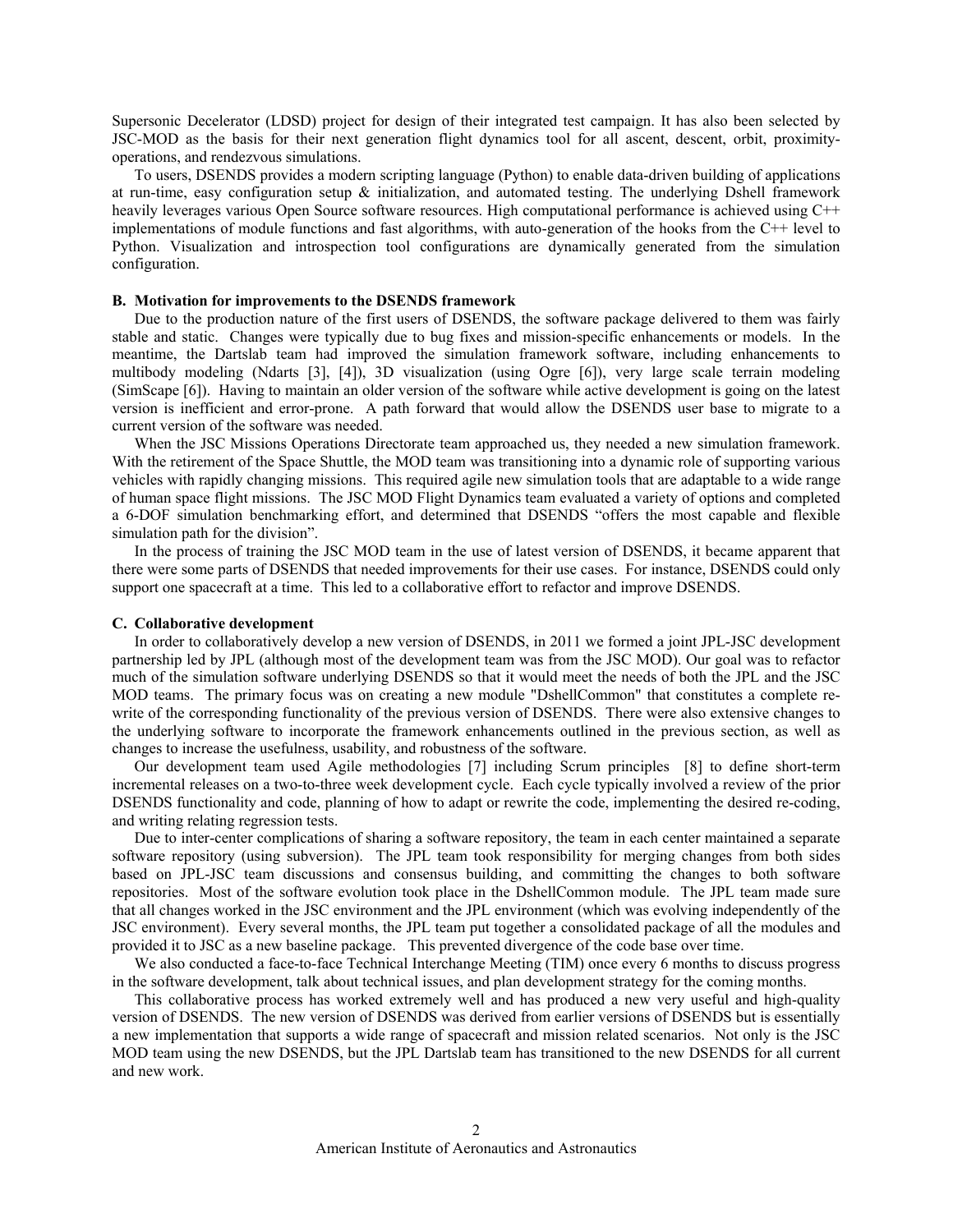#### **D. The end product: A new DSENDS**

The new version of DSENDS is significant step up from earlier versions of DSENDS in terms of flexibility, usability, robustness, and general software quality. DSENDS is made of several parts as shown in this figure on the right. From the bottom up, these components are:

- **Dartslab core SW, libraries** Underlying software libraries such as vector libraries, terrain modeling libraries, visualization libraries, *etc.*
- **Darts multibody code** Darts multibody dynamics engine.
- **Dshell** The Dshell framework of classes for models, data flow management, parameter handling, integration, data logging, *etc.*

| User code and run scripts           |        |
|-------------------------------------|--------|
| DshellCommon                        |        |
| Dartslab Models                     | DSENDS |
| Dshell                              |        |
| Darts multibody code                |        |
| Dartslab core SW, Libraries         |        |
| <b>Figure 1 - DSENDS Components</b> |        |

- **Dartslab models** Library of reusable models for system hardware and subsystems.
- **DSENDS models** Models for simulations involve aerodynamics and other EDL-related capabilities.
- **DshellCommon** Simulation executives, run-script handling code, and classes for "assemblies" (a higher level model construct which construct and connect sets of related primitive models).
- **User code and run scripts**  Python libraries and run scripts written by the user to make use of all the lower levels to model and simulate complete systems.

The JSC MOD team uses the DSENDS software as the core of their system called COMPASS (Core Operations, Mission Planning, and Analysis Spacecraft Simulation). This block diagram illustrates how COMPASS uses the underlying DSENDS framework.

This is the same as the previous layout except that JSC has implemented a variety of models and assemblies in the item labeled 'COMPASS Components' related to specific vehicle hardware and simulation scenarios they plan to support as part of their mission.

| User code and run scripts   |  |
|-----------------------------|--|
| <b>COMPASS Components</b>   |  |
| DshellCommon                |  |
| Dartslab Models             |  |
| <b>Dshell</b>               |  |
| Darts multibody code        |  |
| Dartslab core SW, Libraries |  |
| $R_{\alpha}$                |  |

**Figure 2 - JSC MOD COMPASS Components**

# **II. Simulations with DSENDS (How does it work?)**

#### **E. What kind of systems can DSENDS model?**

In short, the DSENDS can model *any* type of space, aerial, marine surface, or underwater vehicle. The fidelity of the model is only limited by how detailed the implementers are willing model out the multibody system and the various hardware and software components.

DSENDS can handle arbitrary multibody systems including chain, tree, and closed-chain topologies. The Darts multibody dynamics code, winner of 1997 NASA Software of the Year Award, can handle closed loops with constraint embedding so that a minimum number of coordinates are used [4], [4]. Darts can also model bodies that are flexible using modal descriptions of the flexible-body dynamics.

DSENDS can model actuators that inject forces into the multibody system (such as a thruster) as well as sensors that can read information out of the multibody system (such as joint encoder). DSENDS also supports many different models for specific types of hardware (IMUs, *etc.*). If the user has special subsystems they need to model, they can create new Dshell models (in C++) and use them in simulations just like any existing model.

DSENDS includes higher-level models called *Assemblies* that set up sets of primitive models, connect their data flows appropriately, and initialize the primitive model parameters as needed. DshellCommon and other modules include a library of Assemblies that model typical spacecraft subsystems (such as a robot arm that includes bodies, joints, joint motors, encoders, *etc.*)

DSENDS can model aerodynamic forces acting on arbitrary bodies in a simulation. This has been used to perform launch vehicle breakup analysis to determine vehicle dispersion on vehicle failure.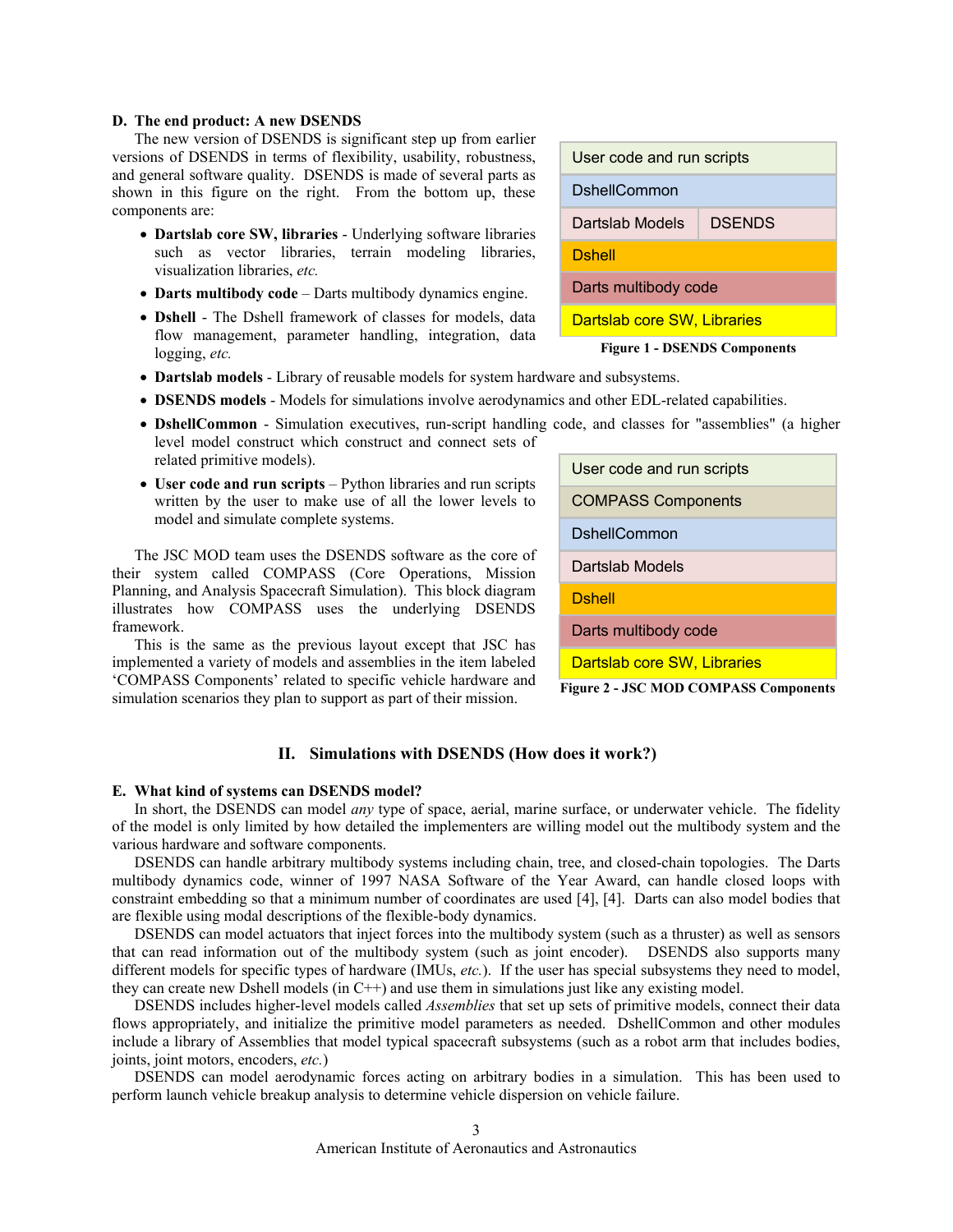DSENDS can handle simulations involving multiple spacecraft and multiple planetary bodies. The spacecraft can be independent or attached to each other. Spacecraft can detach from their parent body and attach to any other body at run time.

DSENDS provides a wide range of planetary bodies (Earth, Moon, Mars, *etc.*) as well as sophisticated atmospheric models based on the latest NASA planetary atmospheric codes. DSENDS can also model small bodies such as asteroids with a polygonal model that captures the variable gravity of oddly shaped bodies very accurately.

DSENDS provides tools for finite state machines that can control the sequencing and behavior of the simulation to construct and execute a very sophisticated mission simulation sequence.

DSENDS can run parameter sweeps or Monte Carlo simulations involving thousands of separate runs to determine dispersions. This capability was used extensively to plan entry trajectories and Entry, Descent, and Landing strategy for the Mars Phoenix and Mars Science Laboratory missions.

DSENDS provides tools for 3D visualization of all parts of a simulation (spacecraft, planets, trajectories, *etc.*) The user can control the view point of the visualization "camera" to better watch and understand the simulation. Once a simulation is developed, the 3D visualization can be captured in a movie.

#### **F. What is "under the hood" of DSENDS?**

Underneath the surface of DSENDS, there are many excellent features and capabilities. Simulations based on DSENDS are physics-based. The figure on the right shows the basic functionality of the DSENDS simulation framework.

The high degree of physics fidelity starts with the underlying multibody code, 'Darts'. Darts is a multibody dynamics engine based on spatial operator algebra [9] with O(n) performance that scales well to hundreds or

thousands of degrees of freedom. Since it is an inherently efficient algorithm and is implemented in C++, in most situations Darts offers faster than real-time performance. Another key feature is the ability to support a wide range of 'Dshell' models for various hardware devices or subsystems. The models can insert forces or torques into the multibody system (actuators) or read information out of the multibody system (encoders, sensors). The fidelity of the simulation is primarily limited by the fidelity of the models. Dshell models have the advantage of being very efficient since they are written



**Figure 3 - DSENDS Functional Block Diagram** 

in C++. Connecting models are data flows called 'signals'. Signals not only allow models to communicate with each other, they also define a partial order that allows model sorting (to control order of model execution during simulations).

In order to set up low-level models, data flows, and initialize parameters, we use Python. Each software module is compiled separately and set up so it can be loaded using the Python module import system. This means that simulations can be set up without compiling a large application executable (although this is possible, if desired). The users run script can load the necessary modules for their simulation. Therefore, we can shift away from the "application binaries" paradigm and use Python as the bedrock to glue together appropriate mix libraries at run-time.

Another very useful feature of DSENDS is that it has an underlying data representation called DVar (similar to a URL addressing scheme) that allows the user to access all multibody bodies and joints, model parameters, states, and signals in a simple consistent way. This makes operations such as changing simulation parameters and logging much simpler and more flexible.

Dshell also includes the typical simulation capabilities such as selecting integrators, controlling simulation step sizes, processing events, and executing the simulations.

Finally, DSENDS includes a wide range of data analysis tools for run time (such as dials, gauges, and strip charts) as well as post-run analysis (such as plotting and data mining).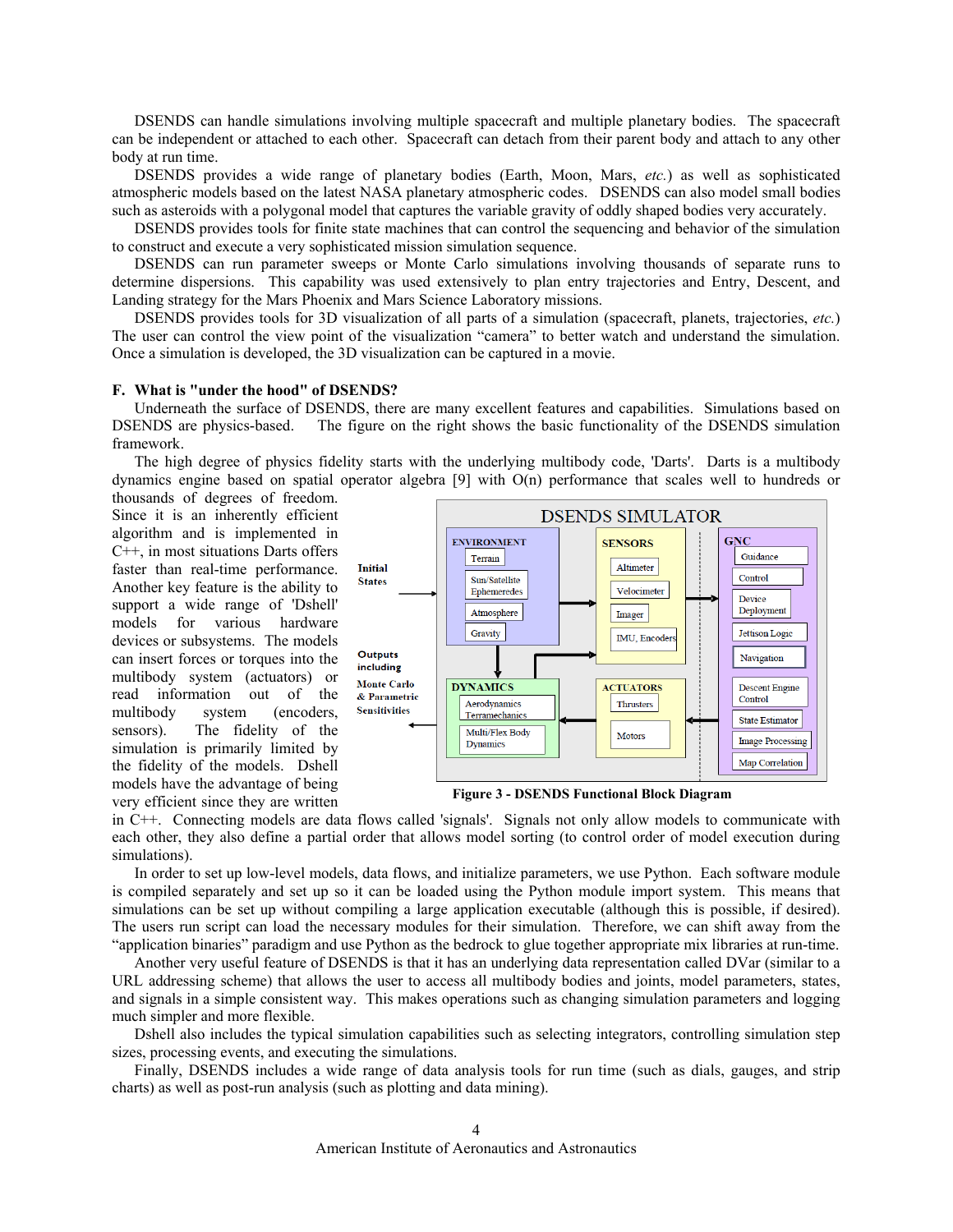#### **G. What does a run script look like?**

The simulation 'run' scripts are Python files that have the following parts:

- 1. **Setup** importing classes for the simulation executive and paramter definition files (not shown).
- 2. **Create the simulation executive:**

sim = SimulationExecutive()

This creates the simulation executive that will process and execute the rest of the simulation specification in the rest of this user run script.

3. **Configure the simulation configuration and parameterization:**



This section of the user run script extracts parameters from the 'targets' and 'bodies' objects. These are defined by the user in separate Python files (targets.py and bodies.py) which are not shown here.

### **4. Create the simulation:**

```
sim.createAssemblies(config) 
sim.bindState() 
sim.resetState(0.0)
```
These statements create the simulation objects (such as the spacecraft 'SC1') as well as set up its initial configuration properly.

#### **5. Configure finite state machines to sequence the simulation (not shown).**

## **6. Initialize any simulation-specific initial values (not shown).**

#### **7. Execute the simulation:**

sim.step()

Users are free to include loops to execute as many time steps as desired. They may also want to interleave commands (although this can usually be better handled via finite state machines).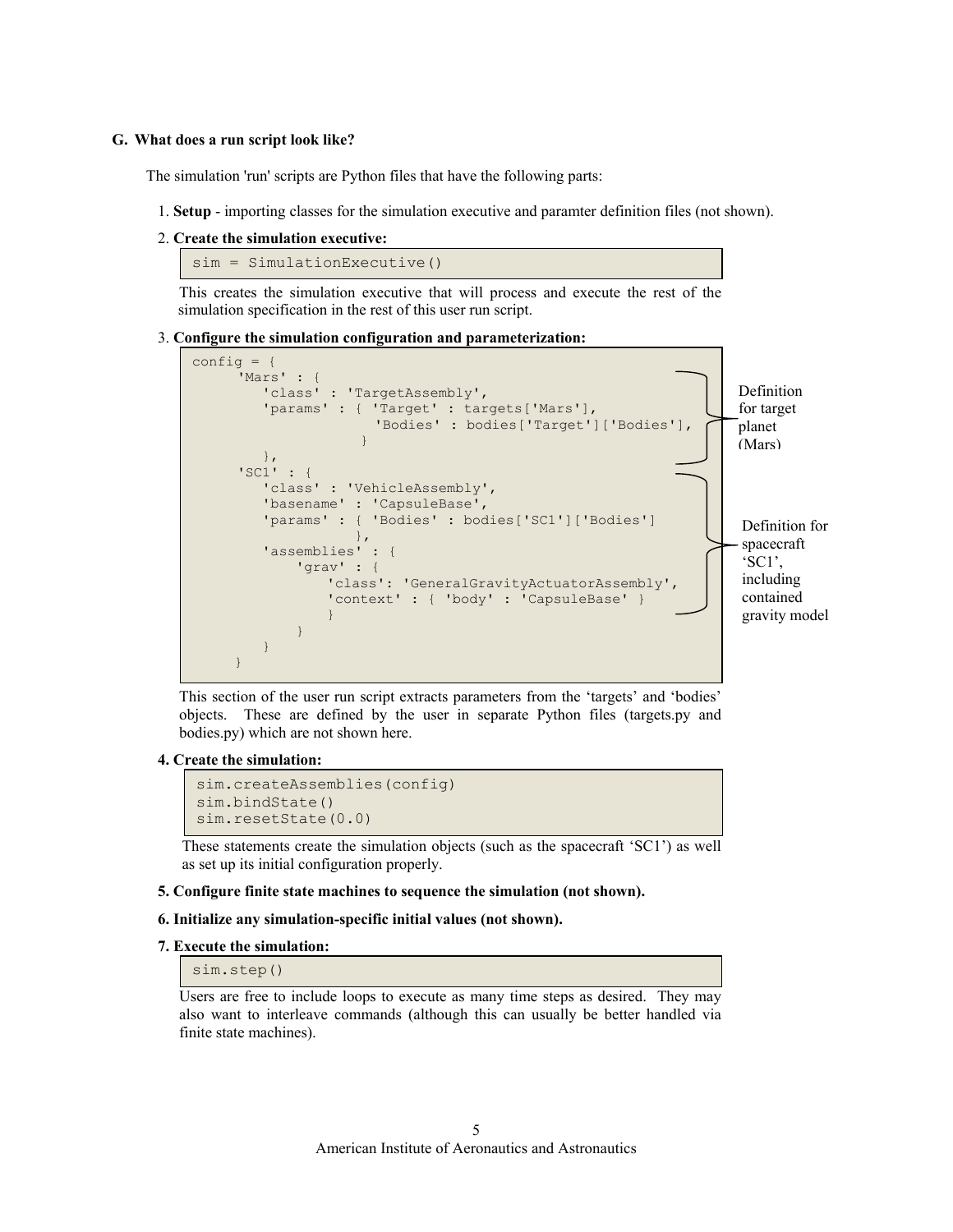# **III. Applications of DSENDS (What is it good for?)**

## **H. JSC MOD applications**

 The JSC MOD team has applied the DSENDS/COMPASS framework to variety of mission scenarios including:

- Ascent scenarios that start fixed on the surface, launch, and reach a goal orbit.
- Rendezvous scenarios that involve two spacecraft in orbit. One spacecraft maneuvers to rendezvous with the other (passive) spacecraft (such as a spacecraft rendezvousing with the International Space Station). See the figure to the right.
- Descent scenarios that start with a spacecraft in orbit, perform a de-orbit thruster firing and track the vehicle downwards through entry, parachute deploy, and surface landing.
- Other scenarios such as orbital proximity operations and vehicle breakup analysis.



## **I. MSL Entry Descent and Landing Visualization**

DSENDS has been used in a variety of ways in the Mars Science Laboratory mission (Striep, et al. 2006, vol.43

no.2). Entry, Descent, and Landing was planned out using a prior version of DSENDS [10]. During the landing on August 5, 2012, the MSL Mission Control team used an MSL EDL visualization tool developed by the Dartslab team using the new version of DSENDS [12]. This was visible on of the main screens and on screens of several controller workstations. A screenshot of this visualization tool from the actual landing is shown here. Here the DSENDS models are driven by the real-time



**Figure 4 - MSL EDL Visualization Tool based on the new DSENDS used in MSL Mission Control during Mars Entry, Descent, and Landing** 

telemetry data from the MSL relay satellite (Mars Odyssey) instead of by solving of the underlying dynamics. Note that because of the availability of the dynamics capability, a physics-based extrapolation of the system trajectory and behavior is possible in case of telemetry data drop outs or slow data rates. However in the control room, only the last known status and position (from telemetry) were shown on the screen. In addition DSENDS also uses all the geometrical models (terrain, coordinate frames, etc) to display the telemetry data in the most appropriate mode for a given mission phase (e.g. inertial display versus surface fixed frame relative display). Also, the current positions of the Mars communications satellites (Mars Odyssey and Mars Reconnaissance Orbiter) were shown at all times using the standard DSENDS ephemerides updates. The 3-d views of the spacecraft are overlaid with event data as well as visual displays in the form of dials and text.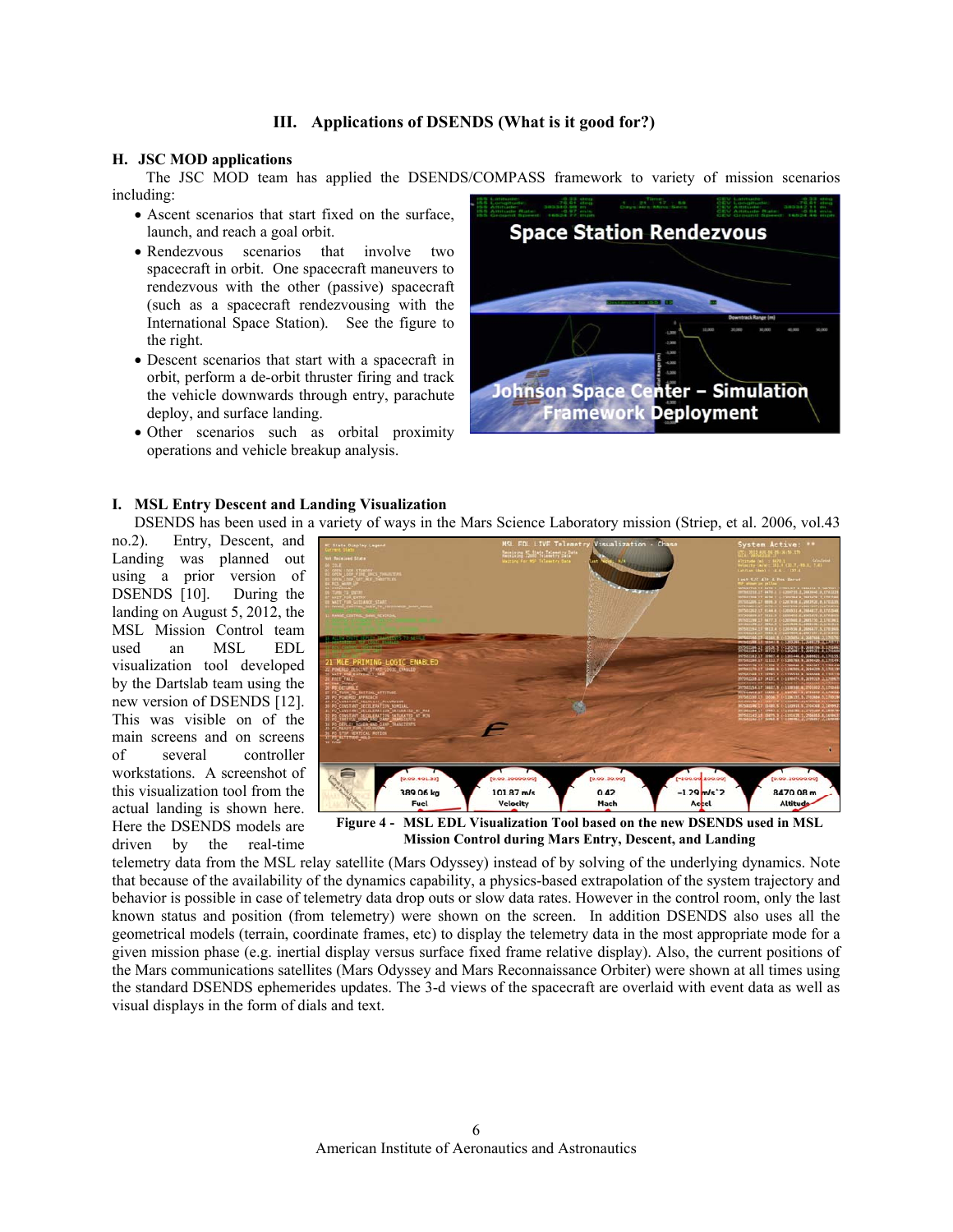#### **J. Low Density Supersonic Decelerator (LDSD) visualization**

As the test program for LDSD is developed [10] the various test scenarios are generated in DSENDS and

displayed using the visualization capabilities of the tool [13]. This allows the test engineers to design the test system (e.g. size the rocket motors used to accelerate the test article), visualize the trajectory and related constraints (e.g. land overflight, communication line-of-sights), camera placements, etc.



**Figure 5 - LDSD Test Visualization** 

# **K. SEAS Lunar mission designs**

This is an integrated landing and roving simulation with the mission consisting of a descent from lunar orbit, the

operation of rover on the Aitken basin of the moon for the duration of a half lunar day, and the subsequent ascent of the spacecraft to lunar orbit with the collected samples. The rover is operated in both autonomous and teleoperated modes (from a crewed facility in halo orbit around the Lagrange L2 point).



**Figure 6 - SEAS Lunar Mission Analysis** 

#### **L. Potential for University/STEM version**

A version of the DSENDS aero-flight simulator system developed at the JPL Dynamics and Real-Time Simulation Laboratory is also being made available for use in undergraduate and graduate programs at universities. Initial users would be students in the Aerospace Engineering department at Georgia Tech.

# **IV. Conclusions**

The new version of DSENDS is a powerful, modular, flight-tested, physics-based modeling/simulation tool for flight mechanics including standalone simulations & test-beds, large-scale parametric sweeps/Monte-Carlos, simulation Services, and visualization. DSENDS uses a Python-based user interface for easy simulation construction and modification. DSENDS has been used a wide variety of missions and is currently in use at JPL and in the Missions Operation Directorate of NASA's Johnson Space Center.

#### **Acknowledgments**

We would like to acknowledge our partners from the JSC Missions Operations Directorate who have been helped us improve DSENDS including Scott Nemeth, Carl Merry (who now works for Sierra Nevada Corporation), and Ronald Frye, as well as Scott Abadie, Darren Baird, Bryan Evans, Robin Friedrich, Christopher Glenn, John Gouveia, Daniel Ramirez, and Marius Zaczek.

This research was carried out at the Jet Propulsion Laboratory, California Institute of Technology, under a contract with the National Aeronautics and Space Administration.